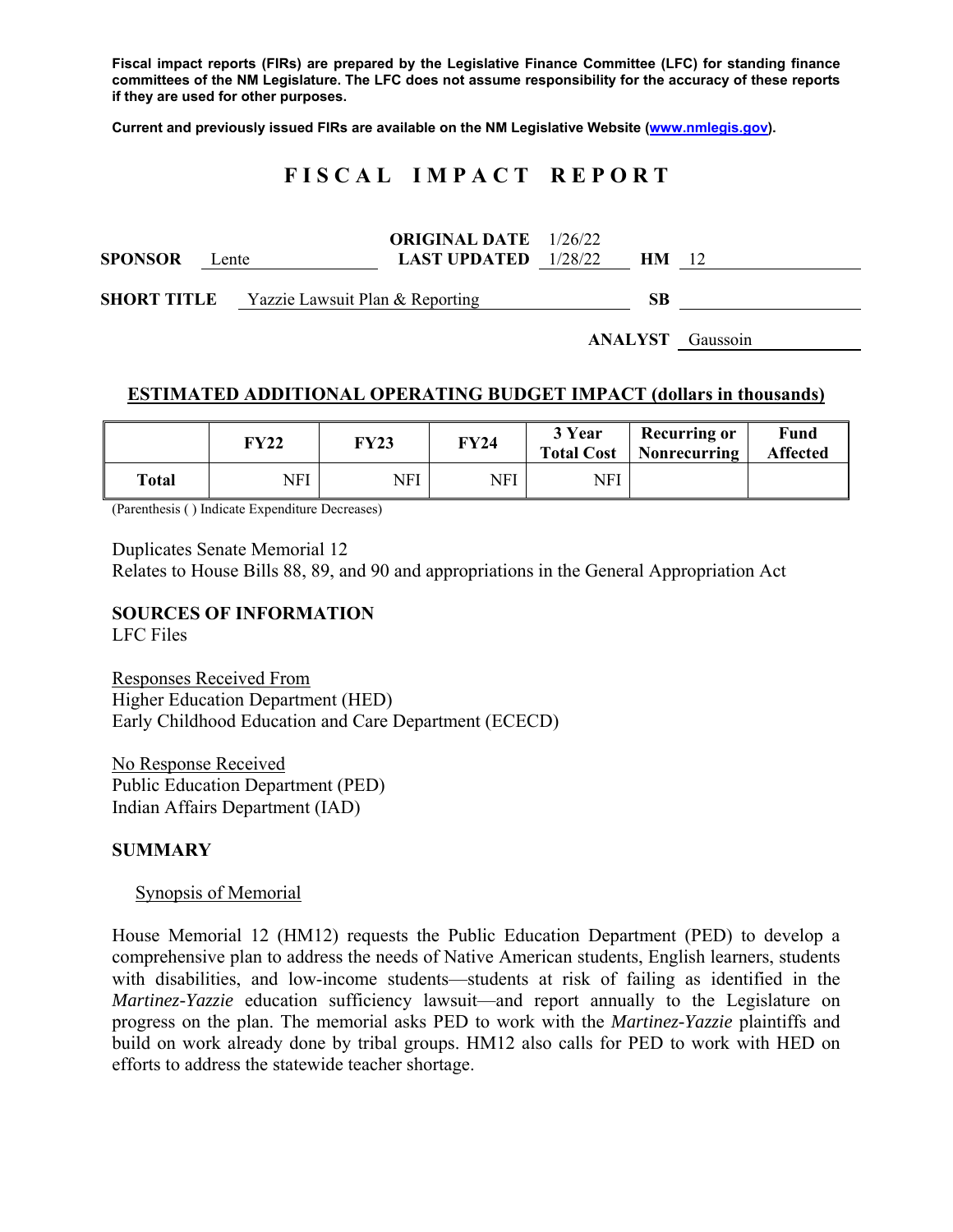#### **House Memorial 12 – Page 2**

The plan, due no later than June 1, 2022, would include short- and long-term goals and action to steps to address the insufficiencies listed in the *Martinez-Yazzie* district court ruling, timeframes, staffing, projected funding needs, and accountability measures.

There is no effective date in the memorial. It is assumed the effective date is 90 days following adjournment of the Legislature.

## **FISCAL IMPLICATIONS**

Memorials do not contain appropriations and, because PED already receives funding annually to address the findings of the *Martinez-Yazzie*, is unlikely to have any fiscal impact on PED.

The Higher Education Department (HED) reports it needs to review its requirements under the memorial further before determining the fiscal impact; however, the department likely can address its requirements within existing resources.

### **SIGNIFICANT ISSUES**

HM12 notes House Memorial 26, passed during the 2021 regular legislative session, requested the department complete a *Martinez-Yazzie* action plan by September 30, 2021, but the department missed the deadline. Although PED did not provide analysis for this memorial, the Early Childhood Education and Care Department (ECECD) notes in its response PED is already working on a plan, and its progress toward addressing the court's findings is already monitored by the court.

**Tribal Remedy Framework.** The Tribal Remedy Framework, developed by the Native American Budget and Policy Institute at the University of New Mexico, is a comprehensive plan for meeting the education needs of Native students and their communities created collectively by tribal representatives and Indigenous education specialists in response to the *Martinez-Yazzie* findings.

*Martinez-Yazzie* **Lawsuit.** In the February 14, 2019, final judgment and order on the consolidated *Martinez v. New Mexico* and *Yazzie v. New Mexico* education sufficiency lawsuits, the 1st Judicial District Court found New Mexico's public education system failed to provide a constitutionally sufficient education for at-risk students, particularly English language learners, Native American students, and special education students. The court's findings suggested overall public school funding levels, financing methods, and PED oversight were deficient. As such, the court enjoined the state to provide sufficient resources, including instructional materials, properly trained staff, and curricular offerings, necessary for providing the opportunity for a sufficient education for all at-risk students. Additionally, the court noted the state would need a system of accountability to measure whether the programs and services actually provided the opportunity for a sound basic education and to assure that local school districts spent funds provided in a way that efficiently and effectively met the needs of at-risk students. However, the court stopped short of prescribing specific remedies and deferred decisions on how to achieve education sufficiency to the legislative and executive branch instead.

# **PERFORMANCE IMPLICATIONS**

An effective action plan could result in the state closing the achievement gap for at-risk students and improving student proficiency scores on standardized tests, graduation rates, and college remediation rates.